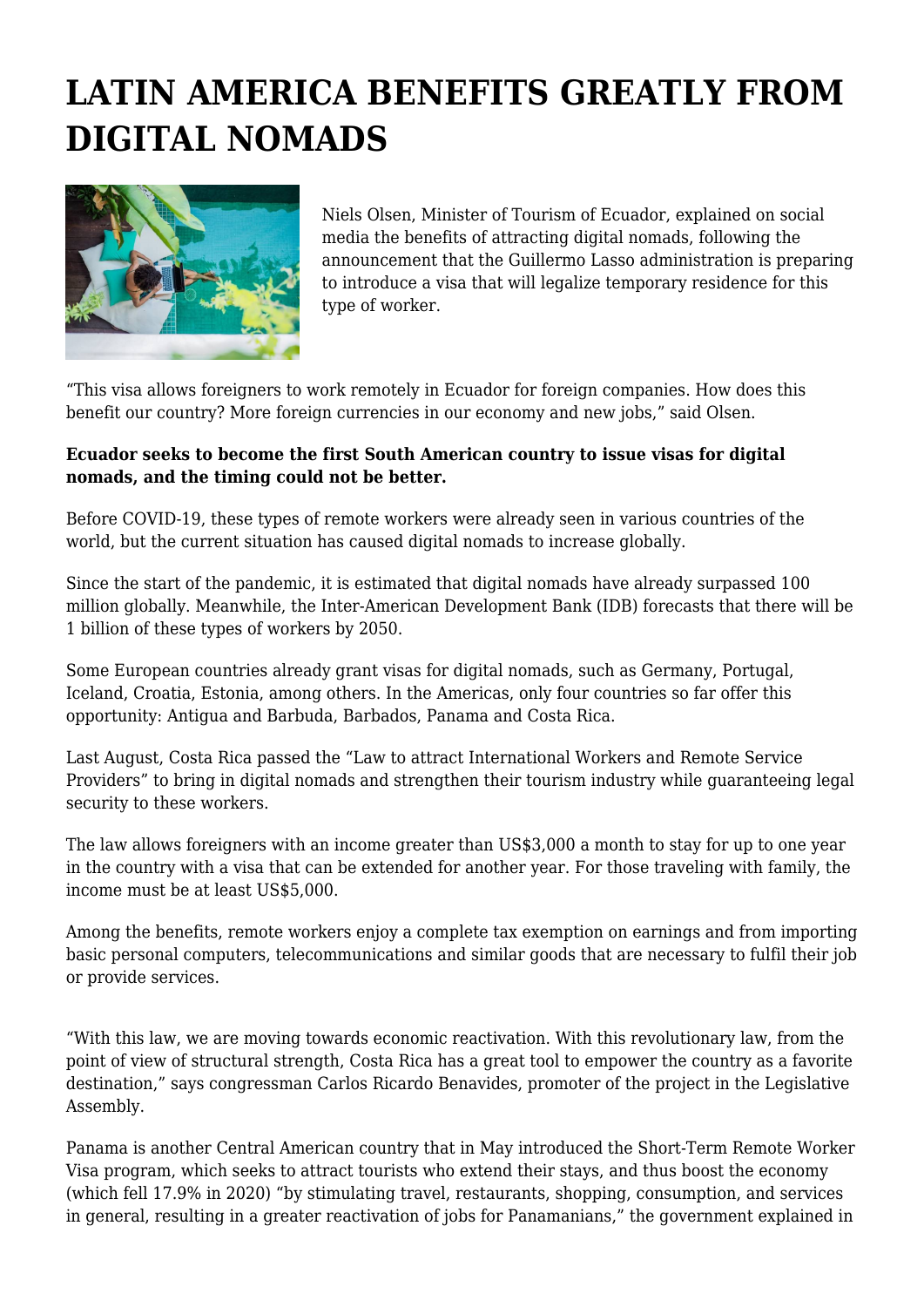the statement.

Mexico is also a favorite destination for digital nomads, and while it does not have official status for them yet, the country offers a temporary residence visa in which applicants must prove financial solvency (a salary of US\$1,620 a month or be the holder of a bank account with at least US\$27,000).

Another Latin American country diving into the digital nomad market is Colombia, a country that in 2020 passed the Entrepreneurship Law, which seeks to create a special immigration status. "The Government together with the Ministry of Foreign Affairs will issue a special permit for the entry, residence and work of digital nomads [...] with the purpose of promoting the country as a remote work hub," says the law.

The fact is that when it comes to relocating, remote workers carefully study how taxes will impact them when moving to another country.

"Foreigners should not only take into consideration how a visa for remote work can make the process easier, but also the tax implications that their relocation to a foreign country can generate for them and for the company for which they work. Let us remember that many countries are ruled by regional laws and this can mean taxes both in the country of arrival and in the company due to the contracts of permanent establishments," explains Valeria Galindo, partner of the Labor Area of EY Peru.

But why do several Latin American countries want digital nomads to become permanent residents? According to the study "Work and Wander: Meet Today's Digital Nomads" prepared by the Adventure Travel Trade Association (ATTA), 87% of these types of workers have a job that allows them to generate an income (US\$4,500 a month on average) while traveling, and thus are able to extend their stay. In addition, remote workers spend on average 36% of their salary at the destination.

These are professionals who use technology to work remotely and have no limitations while moving across various cities of the world. According to the ATTA report, 17% are writers, 14% work in digital marketing, 8% are bloggers and 7% are programmers. In addition, more than half of digital nomads (51%) are between 25 and 34 years old, that is, millennials willing to discover the destination's tourist attractions.

In a way, digital nomads also contribute to the reactivation of tourism, one of the industries hardest hit during the pandemic. For this reason, many Latin American countries are committed to attracting remote workers due to their spending capacity, ease of traveling and consumption, especially in small local businesses instead of international chains.

According to data from the Government of Mexico, the average expenditure of a digital nomad based on a stay of no less than three months, in a cheap hotel, with private rooms, in city centers, and including three meals, can reach \$29,333 in Playa del Carmen, \$31,027 in San Miguel de Allende, and \$30,645 in Mexico City.

However, beyond a paradisiacal beach or a magnificent view, digital nomads look for infrastructures that make work easier, such as co-working spaces or work centers that encourage networking between professionals. These workers look for places that promote rest, but are also their dream location. However, internet speed is also a key factor.

The pandemic is changing the way we work, live and travel. People want to live anywhere, blurring the line between living and traveling, and now we all know that it is possible. More and more people